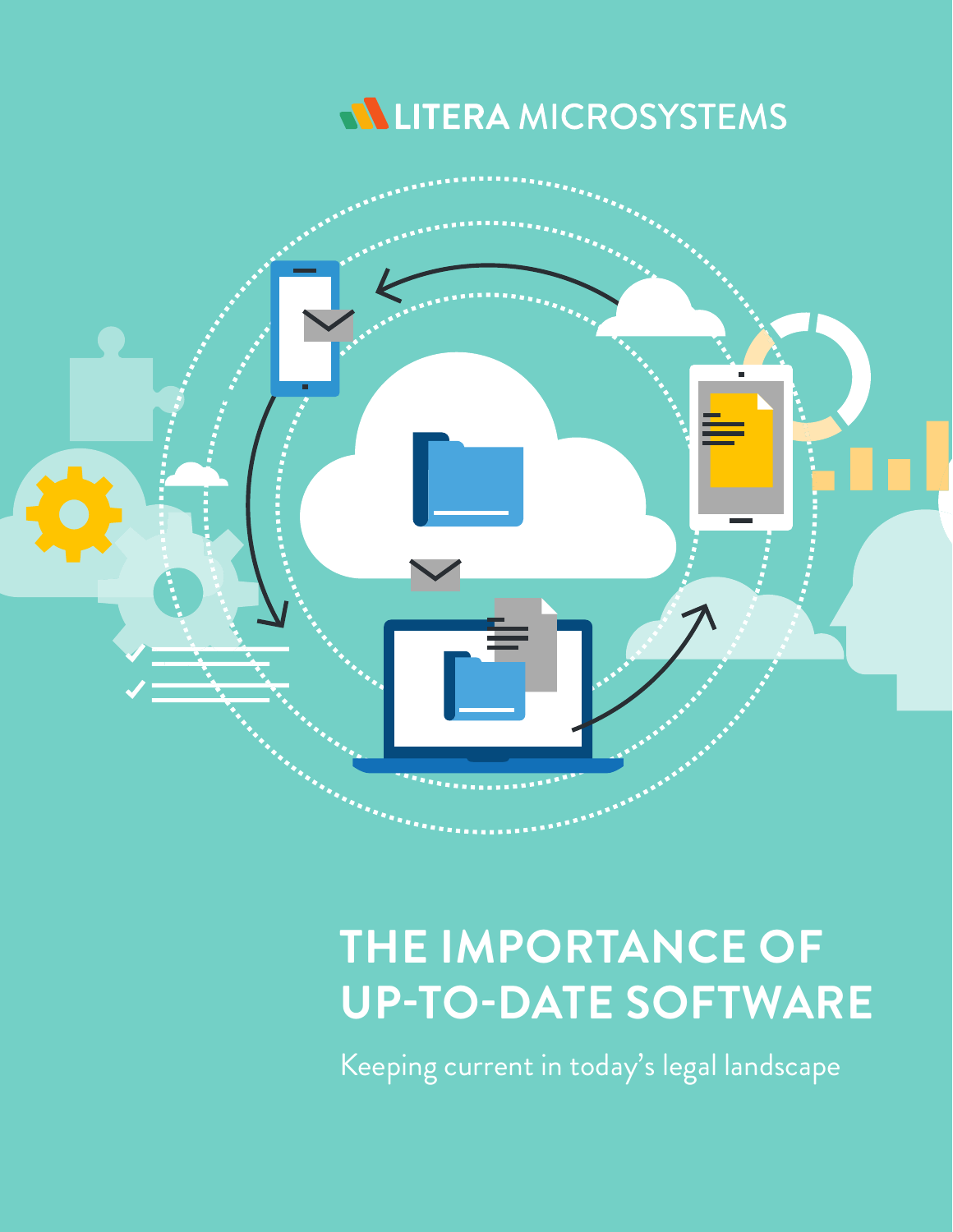

*MODEL RULES OF PROF'L CONDUCT R. 1.1, Comment 8 (2012), https://www.americanbar.org/ groups/professional\_responsibility/*

*publications/model\_rules\_of\_ professional\_conduct/rule\_1\_1\_ competence/comment\_on\_rule\_1\_1. html.*

 *Robert Ambrogi, Tech Competence, https://www. lawsitesblog.com/tech-competence/ (last visited Aug. 6, 2018).*

As legal technology evolves, it's more critical than ever that legal professionals get, and keep, their software up to date. Outdated software presents three primary problems: security vulnerabilities, program instability, and poor compatibility with other applications. But the benefits of updating go beyond transcending these problems, offering access to new software features and incremental change that is easy to adapt to. This white paper explains the barriers that legal practices need to overcome to embrace software updates as well as the challenges that technology developers address with new products and services. Finally, it offers best practices to support consistent updating.

Outdated technology is a professional liability, especially in the law. This is obvious enough at the extremes. No one wants to find that their lawyer is looking for relevant precedent by flipping through hardbound reporters instead of leveraging a searchable online catalog of cases. But too many lawyers and legal professionals think they've done enough because they upgraded their hardware and purchased basic legal software—in 2010. What's wrong with that, provided it still works?

Imagine that a lawyer decided, one sunny day, that he was done with case law updates. Whatever the law was yesterday will have to do. This lawyer is done updating and is never going to learn about another new case.

Ludicrous, right? Obviously the law—based on statutes, regulations, and case law interpretations—is in constant flux. Legislators

Updating software creates benefits beyond minimum ethical compliance. It generates a competitive advantage by improving security, stability, and compatibility with other programs.

introduce new bills that become laws; judges overturn their old rulings and create different standards and tests on a daily basis. Staying up to date on the law is an ongoing enterprise, a relationship that demands a regular investment of time and effort.

Yet technology changes constantly, just as the law does. Legal professionals who adopt a "set it and forget it" approach to their software are letting themselves, and their clients, down—just as they would be if they stopped studying changes in the law.

This isn't just a matter of whether legal professionals are using the right software for their work. Lawyers also need to consistently evaluate their existing tools and programs to ensure that the software they're using is up to date and fully patched.

The American Bar Association recognized this need in 2012, when it added a duty of technological competence to its Model Rules of Professional Conduct. Comment 8 on Rule 1.1 advises that lawyers ought to "keep abreast of changes in the law and its practice, including the benefits and risks associated with relevant technology." It's not just the model rule, either; as of today, 31 states have incorporated a duty to stay up to date on technology within their ethical rules.

Updating software creates benefits beyond minimum ethical compliance. It generates a competitive advantage by improving security, stability, and compatibility with other programs. Then there are the secondary benefits, like access to new software features and adjustment to steady incremental change. This white paper sets out these advantages, then explains the barriers that get in the way. It closes with a few best practices that legal professionals can implement today to encourage their ongoing relationship with legal technology.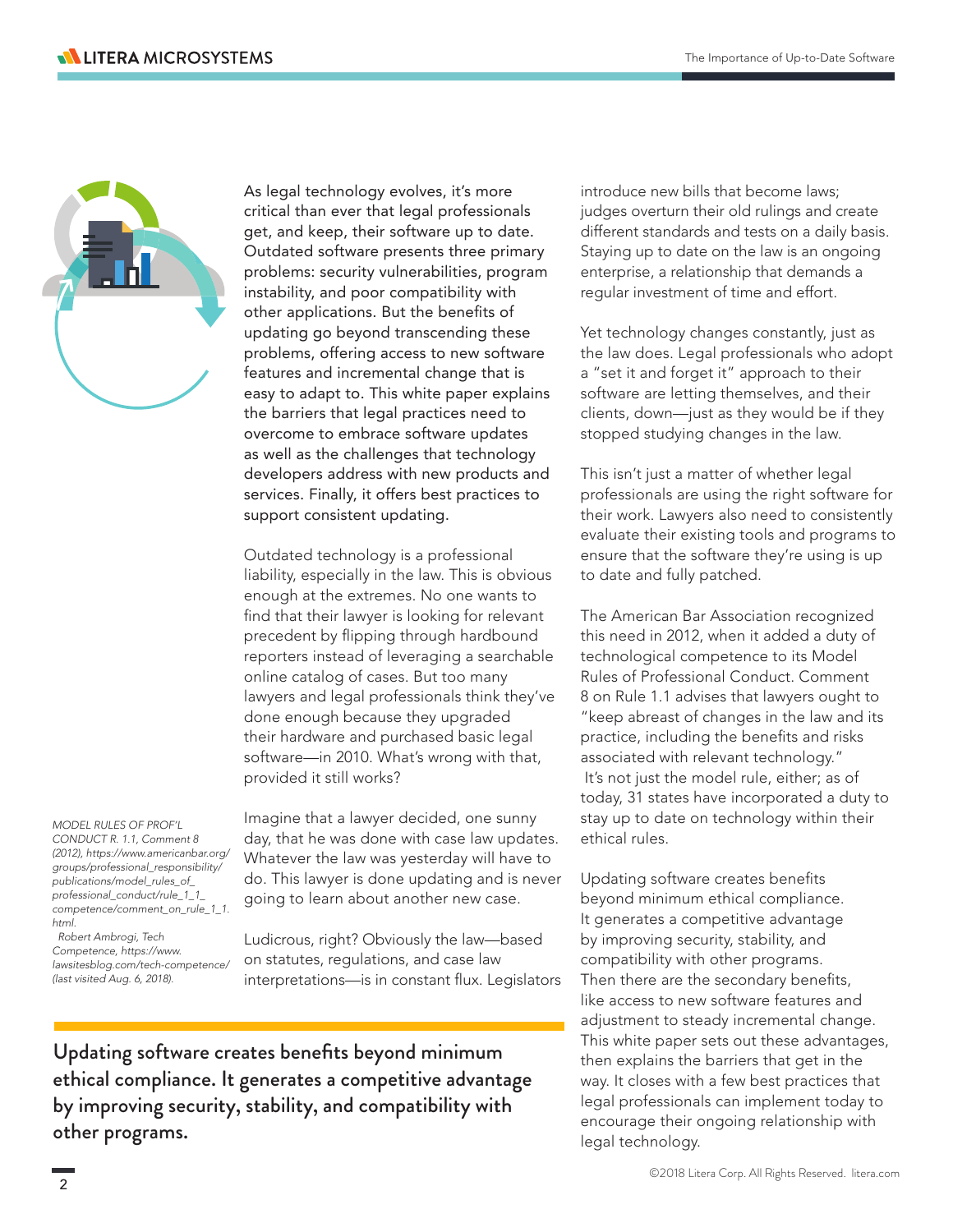

# THE PRIMARY ADVANTAGES OF UPDATING

Software is constantly patched, updated, revised, and refreshed for a reason: each iterative change is intended to fix a bug, repair a vulnerability, or improve a feature. Sure, it's true that some updates miss the mark. Sometimes developers have to turn around and create a patch for the patch. But the overall trend with software updates is toward improved security, stability, and compatibility with other tools.

#### **Security**

The longer any software or technology is on the market or in public use, the longer hackers have had to break down its defenses. This increase in vulnerability over time has no bearing on the original security of a system; it's merely a reflection of the passage of time, like water dripping on a rock and gradually eroding it.

The Equifax data breach is a perfect example. Hackers exposed the private personal data of nearly 150 million Americans—birth dates, addresses, and even Social Security numbers—because Equifax's web application hadn't been updated. The vulnerability exploited in the Equifax hack was revealed months earlier. Fixing it would have been a matter of a simple patch.

Lily Hay Newman, Equifax Officially *Has No Excuse, WIRED, Sept. 14, 2017, https://www.wired.com/story/ equifax-breach-no-excuse/.*

Software developers constantly pivot to address these new challenges through updates. This up-to-the-moment security is vitally important in the legal profession. If clients can't trust their lawyers to keep their

If clients can't trust their lawyers to keep their information safe, they will find new lawyers. It takes years to build a reputation as an ethical, zealous, trustworthy law firm—and just one missed software patch to raze it to the ground.

information safe, they will find new lawyers. It takes years to build a reputation as an ethical, zealous, trustworthy law firm—and just one missed software patch to raze it to the ground.

# **Stability**

Everyone has experienced unstable software at least once. It runs well enough with short documents or small files but bogs down when the user tries to work on a long, complex document. The "loading" screen flashes, yet the progress bar never budges. The only solution, often, is to shut the entire system down and restart it. On particularly illtimed days, the offending program crashes and takes the last hour or two of work with it.

This would be bad enough in any profession, but legal practice is often deadline-driven, and those deadlines are unforgiving. Courts don't grant extensions or accept late filings just because an attorney's software had a glitchy day. And once software starts slowing down and crashing, it doesn't spontaneously recover—it just gets slower, laggier, and less stable as time goes on.

Keeping software up to date minimizes these instabilities. The most current version of software is more likely to do what it's supposed to do, operate without crashing, and handle complex tasks without slowing down or struggling. That allows lawyers to do what they're supposed to do without needless, frustrating delays.

# **Compatibility**

Even if an out-of-date program isn't having stability problems on its own, those problems are increasingly likely to arise when other systems are added to the mix. Compatibility is a moving target, because no individual element is standing still. Other programs and systems are constantly updated, which can create incompatibilities with out-of-date software.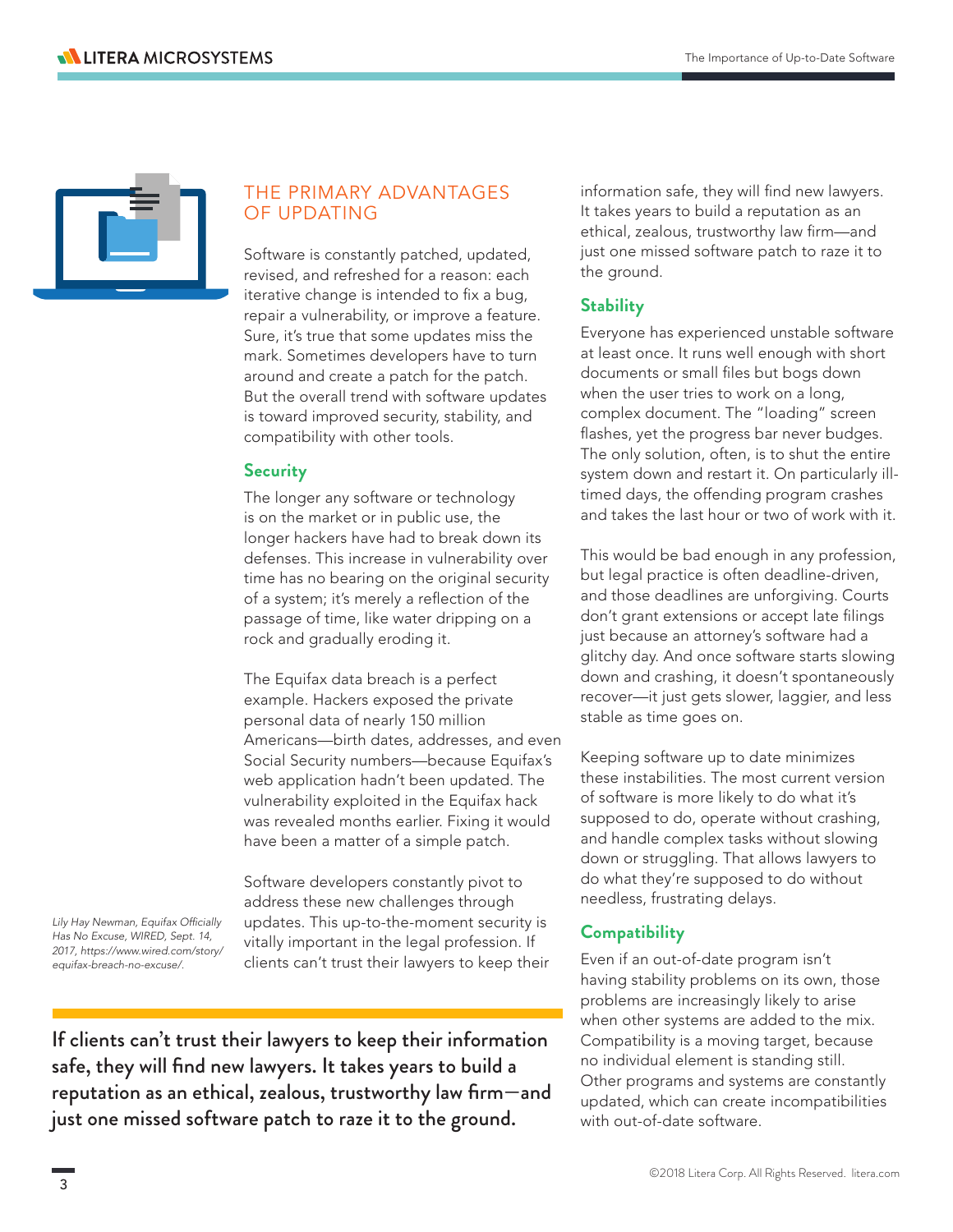Updating software often allows users to unlock seamless integrations with other programs or applications.



## SECONDARY BENEFITS OF KEEPING SOFTWARE UP TO DATE

In addition to enhancing security, stability, and compatibility of software, updating produces several secondary benefits.

#### **New features and functions**

Often this is the first—or the only—thing that users think about when they consider updating their software. New features can definitely enhance productivity and add exciting new functionality. The ediscovery capabilities of Office 365 are a great example. However, lawyers should be careful not to fall into the trap of thinking that they don't need to update unless they're interested in accessing specific new features.

# **Wraparound solutions**

Today, more legal technology vendors are combining their efforts or even consolidating their companies so they can create wraparound solutions to complex, multifaceted legal problems. Updating software often allows users to unlock seamless integrations with other programs or applications.

# **Gradual adaptation to changes**

By keeping software up to date with ongoing, continuous minor updates, users can be gradually introduced to incremental changes in a program's approach, workflow functionality, or layout. This regular yet manageable adjustment doesn't just avoid business disruption; it also keeps users agile and adaptable, removing the need to take time off for training on a new system.

# BARRIERS AND CHALLENGES TO UPDATING

Given the substantial benefits of updating software—and, viewed in the inverse, the disadvantages of failing to update—why doesn't everyone keep their systems fully patched and updated?

# **Updating can be inconvenient.**

Who hasn't, at least once, had their computer restart in the middle of an important project because the software decided to update itself at that moment? Without careful management, software updates can be annoying, disruptive, or downright disastrous. And some updates require financial reinvestment, which many legal professionals haven't budgeted for.

### **Users worry about encountering changes they don't like.**

While users may appreciate changes to software, there's no guarantee that every change will be a positive one from that individual's perspective. Many lawyers especially those who haven't been updating their systems and who have fallen quite far behind—are comfortable with their dated, familiar systems and are reluctant to change.

#### **Users may fail to see the problems of outdated software.**

Many lawyers, unaware of the hidden risks of out-of-date software, have an "if it ain't broke, don't fix it" mentality. If their software isn't actively crashing, they'd prefer not to rock the boat. But just because a problem isn't visible today or doesn't seem overwhelming today doesn't mean that it won't be worse tomorrow. Such "creeping" problems occur with health too: as people settle into careers, they often find they're putting on five or ten pounds a year. The first year, or even the second or third year, that may not be a problem. But the longer we ignore these small concerns, the more we set ourselves up to have to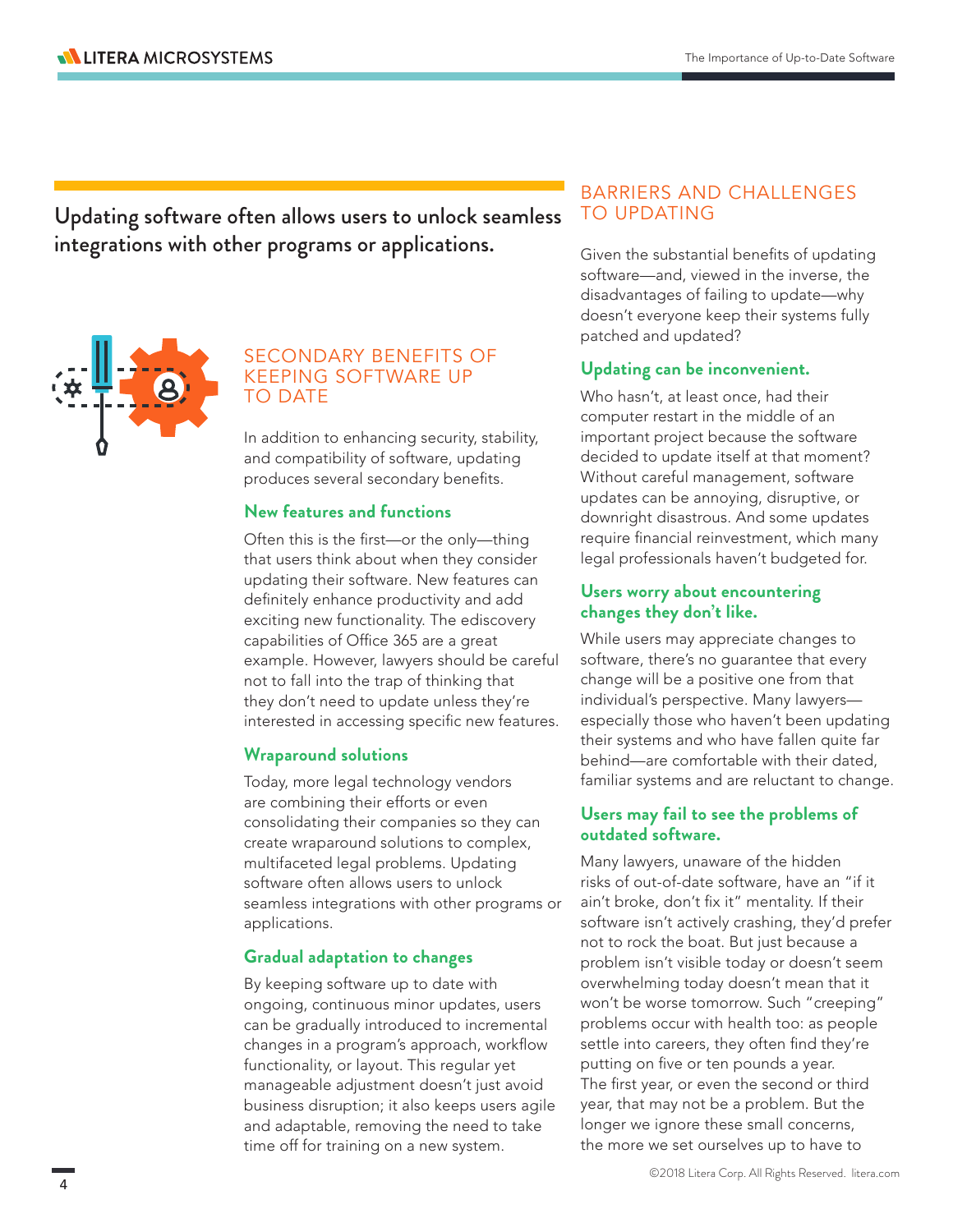# Choose to Update Your Software—Or Don't, and Be Forced to Update Anyway

*Barry Keno, President and Owner, Keno Kozie Associates*



Do you want to change because you choose to or because someone forces you to?

That's the question Barry Keno, President and Owner of legal IT provider Keno Kozie Associates, thinks of when he contemplates software updates. "It's a chicken-and-egg problem, really," Barry explains. "Once your software gets out of date, it's often incompatible with newer hardware and infrastructure components. Or the inverse—an old IT environment may not be able to run a brand-new version of critical software. So firms find that once they get out of step, they have to update everything at once, and that can be overwhelming."

In a similar vein, law firms often find that their outdated software is incompatible with newer programs that their customers or partner firms are using. "We used to see this all the time when people were using different versions of WordPerfect and Microsoft Word," Barry points out. "It creates enough annoyance and friction and slows the collaboration process down enough that firms are eventually forced to update. But you can't just react ad hoc without creating a whole new host of problems."

Instead, Barry encourages firms to take a long-term approach to maintaining their software, viewing it much as a homeowner would home repairs. Formalizing the upkeep of your IT resources in an organized, businesslike way ensures that you'll set aside the budget and time it takes to stay up to date. Of course, Barry acknowledges, "No one is really happy to have to spend the money or the time, whether it's on home maintenance or software updates! We definitely hear some grumbling when we recommend that law firms keep their systems current. But when they do that planning and strategic work, they realize that they have one less thing to worry about, and in the long run, they do end up appreciating it. Having a systematic plan really helps firms avoid unpleasant surprises."

deal with big problems. At some point, we realize we do have a problem that we must confront—and by then, it can be considerably harder to fix. Similarly, developers face their own challenges around software updates. Too often, those challenges include figuring out how to keep pace and ensure compatibility with other programs' updates while still supporting users with outdated versions. No software creator wants to have to phase out old versions or disappoint users who still rely on those tools, but at some point, outdated software is too far behind to catch up.

# BEST PRACTICES FOR MAINTAINING UP-TO-DATE SOFTWARE

Convinced that keeping your software up to date is worth the effort but unsure where to start? Consider implementing these best practices.